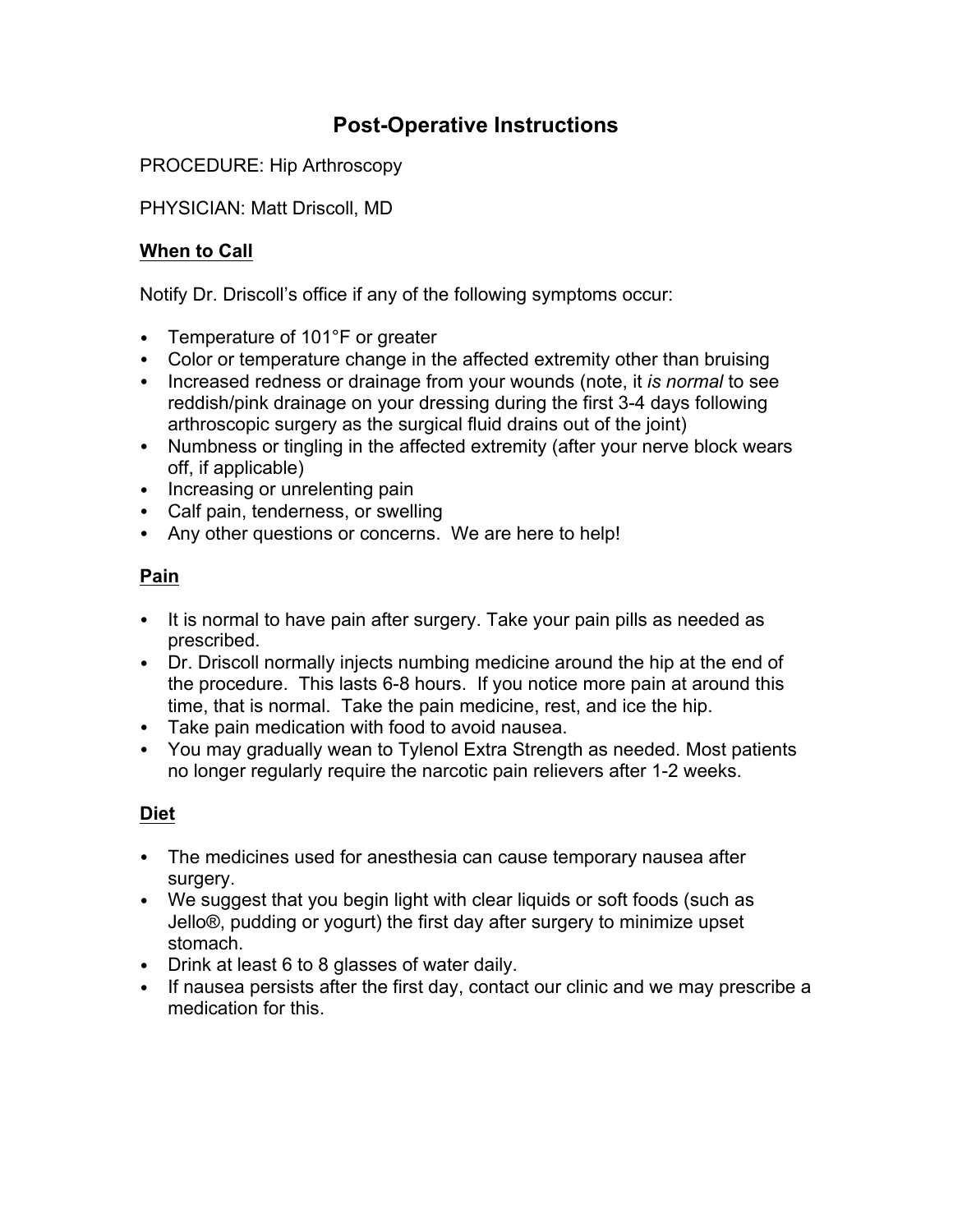# **Compression Stockings**

- Wear stockings for two weeks to reduce your risk of blood clot.
- Remove to shower.
- May wash if needed.

# **Dressing Care**

- Keep your dressing clean and dry at all times.
- You may remove the bandages after 2 days. Replace them with clean gauze bandages or band-aids as needed for drainage or spotting.
- Do not remove the Steri-strips® (butterfly bandages). They will begin to fall off on their own after a few showers.

#### **Icing**

- Ice helps minimize swelling, pain, and inflammation.
- Use an ice pack or cooling device as often as possible at least 30 minutes, 4 times each day.
- Do not apply to bare skin. Use an ACE wrap or washcloth between ice and your skin.

#### **Elevation**

• Elevate your leg on pillows so that it is above of the level of your heart. This helps to decrease swelling.

# **Weight-bearing**

- Weight bear only as directed by Dr. Driscoll. Precautions are different for each patient.
- Use your crutches for support.
- Call Dr. Driscoll's office if you have questions about weight bearing.

# **Bathing**

- For the first 2 days, sponge bathing is recommended.
- After 2 days you may resume normal showers. Let water run over your wounds but do not soak the wounds underwater in a bathtub, hot tub or swimming pool.
- Cleanse the wounds with soap and water. Do not scrub. Pat the wounds dry afterwards with a clean dry cloth. Allow them to dry open to air before reapplying a new bandage when necessary.
- Please do not apply any lotions, ointments, or gels to the wound.